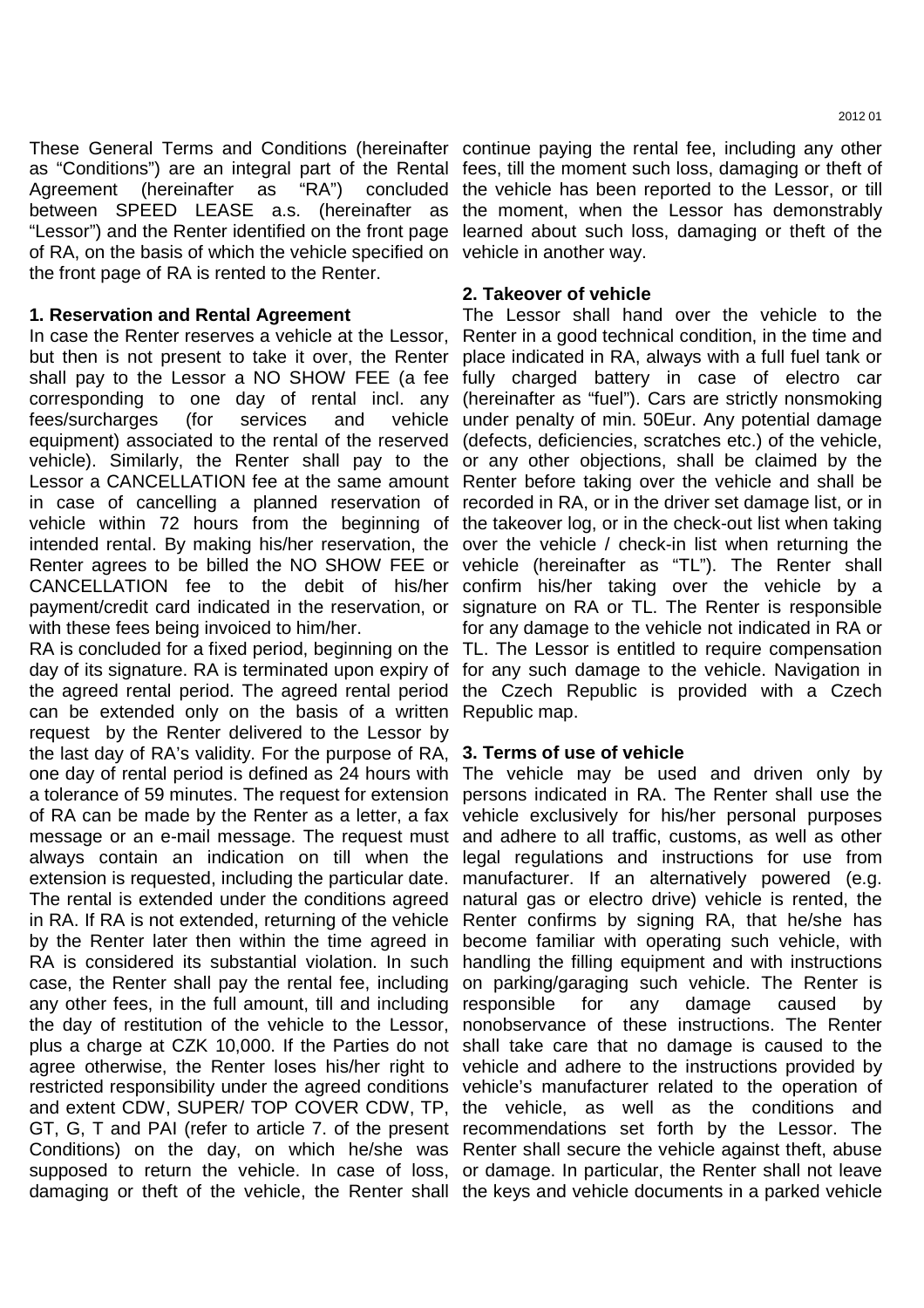and lock the vehicle when parked. The Renter shall not let the vehicle be used by other persons than those indicated in RA, take part in races, competitions or similar events with the vehicle, use the vehicle to carry persons or property against payment, use the vehicle to push or taw cars, trailers or other equipment, subject the vehicle to changes and modifications, and use the vehicle for traveling to countries indicated on the front page of RA, if not otherwise agreed by a record in RA. The Renter shall not drive the vehicle when impaired by alcohol, narcotics, medicals or other substances, which can have impact on driver's perception and ability to react, or let the vehicle being driven by such person. The Lessor is entitled to require access to the vehicle in order to verify that it is used by the Renter in an appropriate way. The Renter shall allow the Lessor make such verification. Nonobservance of any of the above indicated obligations is considered a substantial violation of RA, and, in such case, the Renter is responsible for the vehicle and any damages caused in a full extent, disregarding the agreed amount of coinsurance. In case the Renter uses the vehicle abroad, he/she shall, at his/her own expense, obtain any applicable permits to use the vehicle abroad, and observe the applicable legal regulations of the country, in which the vehicle is used. The Renter is responsible to the Lessor also for any damage caused by nonobservance or violation of this obligation, and, in case the vehicle is retained or requisitioned abroad, the Renter shall make any actions required for releasing the vehicle, and to pay the agreed rental fees for the entire period. In such case, the rental period does not expire, until the vehicle is returned to the Lessor. The Renter shall pay any damage and costs incurred by the Lessor in connection with retaining or requisitioning of the vehicle abroad.

### **4. Return of vehicle**

The Renter shall return the vehicle to the Lessor with all the accessories and documents expecially with lids, electrical cable from electric vehicle and the CD with navigation, if rented to the Renter - "CD NAVI returned" shall be indicated in RA or TL), at the time and place indicated in RA, and in a condition, in which he/she took it over, with regard to usual wear. If there will not be all accessories returned together with the vehicle the Lessor is allowed to require compensation at cost of new accessories while also charge of 1.000 CZK. The Renter shall return the vehicle with a full fuel tank, or, as the case may be, full fuel tanks in case of alternatively powered vehicles, if he/she has not paid the Prepaid Petrol Fee, or if he/she has not paid the Fuel Run Out service after returning the vehicle. If the Renter has received also a fuel card from the Lessor, the price for all filled fuel and/or the price for other goods purchased in this way shall be billed to the Renter subsequently at any time the Lessor identifies such use of the fuel card. In case of loss or theft of the fuel card, the Renter shall notify the Lessor on this. Before such notification, the Renter is responsible for any transactions made using this card, and shall pay to the Lessor the fee for its blocking (refer to Pricelist of Nonstandard Actions). A similar procedure applies also in case the Renter does not return the card together with the vehicle (i.e. blocking, charge and responsibility for all transactions until blocking of the fuel card is made). The vehicle shall be handed over to appointed Lessor's employee or to a third party appointed by the Lessor. The Renter is responsible for the vehicle, until the Lessor has physically taken it over and has confirmed this fact by a signature in RA or TL; from this moment on, the vehicle is considered duly returned. Before taking over the vehicle, the Lessor or the third party appointed by the Lessor shall check the condition of the vehicle and record the identified condition in RA or TL (in particular, any damage indicated in RA or TL when the vehicle was being taken over by the Renter shall be indicated). Also the Renter shall sign such record in RA or TL, otherwise the Lessor does not provide him/her with a confirmation on returning the vehicle (copy of RA or TL). A refusal to sign RA or TL does not relieve the Renter from responsibility for any identified damage to the vehicle and, in addition, the Lessor is entitled to bill such Renter with a fee at CZK 10,000. In case the Renter returns the vehicle in a dirty condition, not allowing an appropriate check of overall vehicle's condition, this fact is recorded in RA or TL, and, in such case, the Lessor is entitled to be compensated for any damage to the vehicle, which is identified after the vehicle has been washed, i.e. also such damage, which is not indicated in RA and TL upon returning the vehicle by the Renter, including the cost of washing. The Lessor is entitled to bill the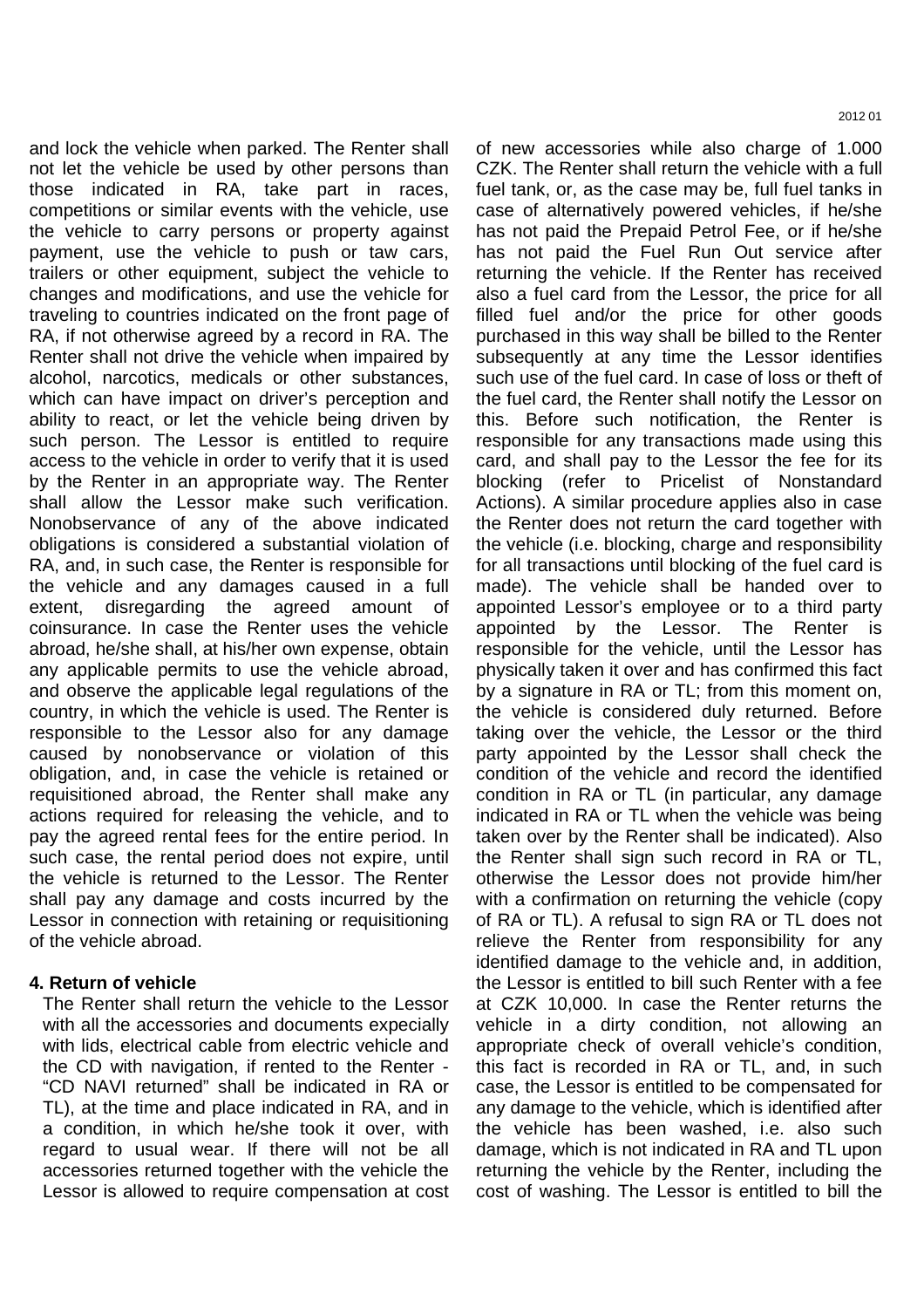hotel reception desk, key box) - only if agreed with the Lessor in advance, the Renter shall inform the Lessor on this fact without delay. Otherwise the Renter shall pay the rental fee, including all additional fees, until the Lessor has been by authorised person of Lessor.

# **5. Rental fee and charges**

The Renter undertakes to pay the rental fee and all additional charges associated with the use of the **6. Repairs and maintenance**  vehicle, including compensation for damage, in a The Lessor shall provide or have provided, at proper and timely manner. In case of a rental agreed for a period longer than 1 month, billing and maintenance of the vehicle, as well as regular invoicing shall be made continuously, normally after inspections of the vehicle. The Renter shall allow for every 28 days of rental. The advanced payment / providing repairs, maintenance and inspections of warranty that the Renter is obliged to deposit with the vehicle and tolerate restrictions in the use of the the Lessor upon signature of RA, shall be cleared vehicle in the extent necessary for their providing. after return of the vehicle. The depositing of an The Renter shall, if not otherwise agreed with the advanced payment / warranty does not affect the Lessor, contact Lessor's subsidiary, from which obligation of the Renter to pay the rent. The amount he/she has taken over the vehicle, and, together of the advanced payment shall be determined by with such subsidiary, provide for exchange of tires the Lessor, who is entitled to decide about its in case of transition between periods of the year increase during the rental period, even without a (usually March and November). Such exchange is prior consent by the Renter. The Lessor is entitled made at the expense of the Lessor. However, the to offset all Lessor's financial receivables in respect Renter is not entitled to compensation of his/her of the Renter implied by the concluded RA, or, as expense associated to the exchange of tires (e.g. the case may be, by other contracts between the time, fuel etc.). The Renter is entitled to be provided Renter and the Lessor, using the deposited by the Lessor another vehicle of equal or similar advanced payment / warranty. The Renter shall pay quality for the time of such repair or maintenance. to the Lessor also any fees, which are indicated in The costs associated with the repair shall be born the Pricelist of Nonstandard Actions (its current by the Lessor, with the exception of cases, when version published at **www.sixt.cz**). By signing RA, the need for repair was caused as a result of the Renter agrees to be billed the rental fee inappropriate use of the vehicle or of the use of the including the price for insurance, the price for the vehicle in contradiction with the usual way of using Fuel Run Out / Missing Fuel Replenishment / a vehicle, or of a violation of the provisions of the Servicing After Return services, the amounts used Rental Agreement by the Renter or by persons, from the fuel card, the compensation for any whom the Renter allowed access to the vehicle. In damage to the vehicle, the coinsurance in case of such cases, the costs of repair shall be fully born by

Renter with a fee of CZK 10,000 also in case the damage to the vehicle or any other fees associated Renter does not duly return the vehicle to the to the rental of the vehicle, to the debit of the Lessor (e.g. if the Renter leaves the vehicle on a payment/credit card indicated in RA. The Renter parking place). In such case, the obligation to pay takes into account a possible change in the rental the rental fee incl. all additional fees, as well as amount resulting from unexpected changes in costs, the responsibility for any damage to, loss of, in particular in the amount of insurance, road tax, destruction of or theft of the vehicle, remains with etc. In case of delay with the payment of the rental the Renter, until the Lessor has resumed its full fee and additional charges associated with the use control. When the vehicle is to be returned without of the vehicle, including compensation for damage, the presence of Lessor's authorised person (eg. a the Renter shall pay to the Lessor a late payment demonstrably informed about such return of the Pricelist of Nonstandard Actions), the Lessor shall vehicle. Renter is fully responsible for any damage immediately initiate a legal enforcement of the or loss of the vehicle until the vehicle is overtaken amount or enforcement mediated by a collection interest at 0.05% from the outstanding amount per day. In case the Renter does not pay the outstanding amount even within the grace period defined in the reminder notice related to the outstanding invoice (charge at CZK 100 - refer to agency. The Renter shall pay to the Lessor the full costs associated with such enforcement, however, at least CZK 5,000 for every case of enforcement.

expense, common repairs and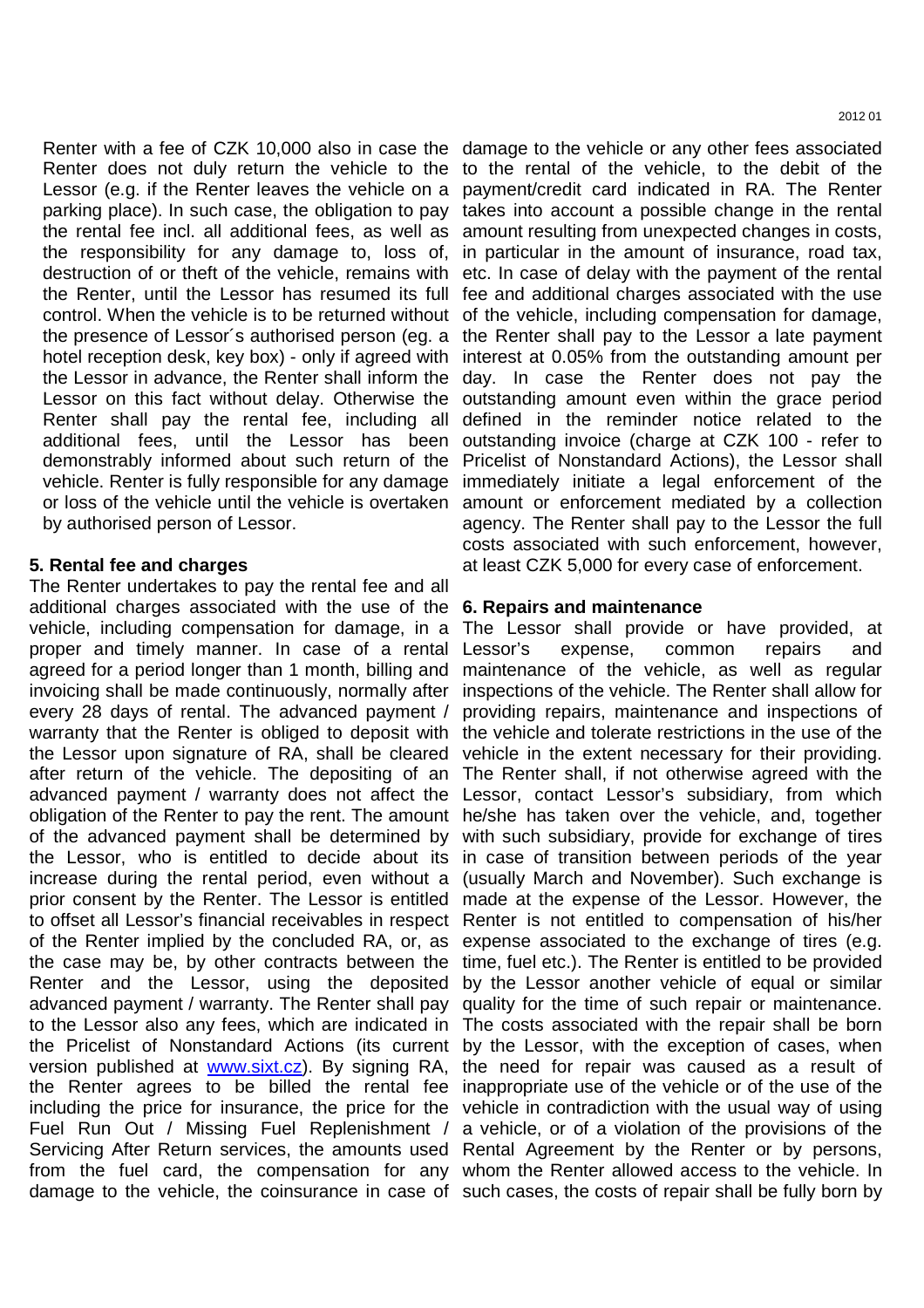the Renter, and the Renter shall be fully responsible for any damage caused to the Lessor as a its part or accessories, except for the consequences consequence of such acting. The Renter shall notify the Lessor, without unnecessary delay, on any defects demonstrated on the vehicle during its use requiring a repair. In case the Renter does not meet this obligation without unnecessary delay, the Renter shall be responsible to the Lessor for any damage caused by this and shall loose any rights, which would otherwise belong to him/her as a result of impossibility or restricted possibilities of using the vehicle.

# **7. Responsibility for damage (CDW, TP, GT), personal accident insurance (PAI)**

For persons authorized to drive a vehicle, the damage, accident, loss or theft of the vehicle was a Lessor provides an insurance coverage in the extent and under the conditions of the compulsory Conditions, legal regulations or the terms of insurance of responsibility for damage caused by using a motor vehicle. The Renter is fully intentionally or by omission). On the basis of responsible towards the Lessor for any damage payment of an additional charge and signature in caused on the vehicle or damage associated with the field for personal accident insurance (PAI) on the use of the vehicle, until the Lessor has taken the front page of RA, the Lessor shall provide to the over the vehicle back from the Renter. The Lessor Renter insurance of persons travelling in the rented can also require from the Renter a compensation for vehicle, in compliance with the conditions set forth lost profit, i.e. a compensation for lost rental fees in by the particular provider of insurance. Fines an amount corresponding to the agreed rental fee, if applied to the Renter for traffic and parking offences the Renter returns the vehicle damaged or without committed with the rented vehicle, damages caused documents and accessories, or if the Renter does not duly return the vehicle at all, etc., until the day, on which the Lessor can rent the vehicle in an rectify such damages, shall be always born by the appropriate condition to another renter (i.e. for example during the repair of the vehicle). Damages coverage. In case the Renter pays, together with caused on the vehicle not covered by the agreed the charges for CDW and TP, also the charge for insurance policy shall be billed by the Lessor to the SUPER/TOP COVER CDW, he/she obtains a Renter on the basis of the damage price overview preferential insurance coverage of damages. (its current version published at **www.sixt.cz**), or on SUPER/TOP COVER CDW applies to: damage to the basis of a price calculation by the particular the vehicle, loss of wheel hubs, damaged tires, repair shop. Compensation for such damages is responsibility for accident; it does not apply to: loss due together with the rental fee and additional of spare wheel and obligatory outfit, loss of charges, or shall be billed to the debit of Renter's payment/credit card indicated in RA (refer to Art. 5 of the present Conditions).

However, Renter's responsibility for damage caused on the vehicle can be restricted up to the amount of the agreed insurance coverage in RA (normally 10% of vehicle's value, min. CZK 10,000 per insurance event) depending on the category of the vehicle, as follows:

– for damage caused by damaging the vehicle or

of theft, attempted theft, or vandalism (CDW), – for damage caused by loss or theft of the vehicle or its part or by its damaging as a consequence of theft, attempted theft, or vandalism (TP),

provided that the Renter confirms with his/her signature on the front page of RA his/her acceptance of the CDW and TP terms and pays the charge according to the applicable pricelist. The restriction of Renter's responsibility applies separately to each individual insurance event, i.e. to such damage on the vehicle, which is a result of a single insurance event. However, Renter's responsibility cannot be restricted in the case such consequence of nonobservance of RA, the coverage (disregarding whether by loss of documents, keys or vehicle tools, including costs, which had to be incurred in order to disregarding the agreed insurance documents, keys, manual, driver set or taking incorrect type of fuel and related car towing. A prerequisite for claiming preferential insurance coverage is presenting a police report and the fact that the Renter has not violated any of the obligations implied for him/her by RA, the Conditions, legal regulations or the terms of insurance coverage. By concluding RA and paying the charges for CDW and TP, the Renter is not automatically entitled to be provided the SUPER/TOP COVER CDW service. The decision